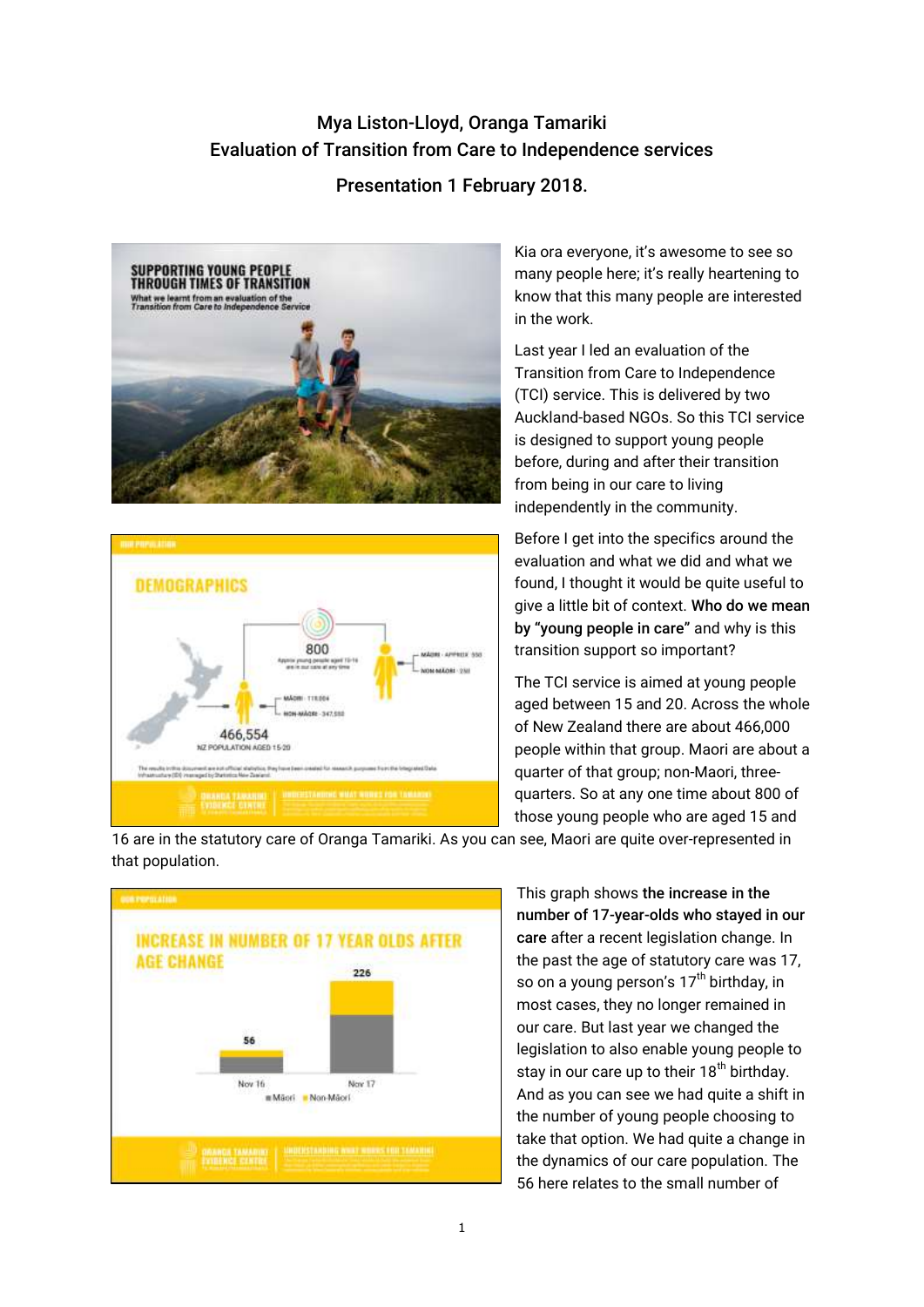young people who are under something called "additional guardianship orders". That's when the Ministry makes a commitment to provide ongoing financial support.



Who are the sorts of young people referred to the TCI service? We know that formally young people who are referred to the service need to have a permanency goal of achieving independence. That relates to an assessment a social worker has made about their living situation after they leave our care. Achieving independence means that the social worker has assessed that that young person isn't able to live with a parent, guardian, or person who has previously had care of them. That they are not able to live with

their whānau, and they're also not able to live with their non-whānau. So young people who are trying to make this transition, trying to shift towards living independently and they don't have a strong network of support available.



We also know that informally social workers consider some other criteria when making referral decisions. This relates to an idea that a young person has enough or too little support. We heard that sometimes social workers chose to refer people who have inadequate whānau support, unsafe or unstable living situation. So maybe the care and protection concerns that led to that young person coming into our care, they might be still manifest in that home environment.

We also heard that sometimes social workers chose not to refer a young person who might otherwise have been eligible and we discovered two core reasons why they make that decision.

In the first instance social workers told us that sometimes if a young person has a strong support network or is highly functioning they won't refer them – this reflects an assumption from the social workers that the young person doesn't need or wouldn't benefit from the TCI support.

We also heard that sometimes social workers wouldn't refer young people who could access specialist support within the health and disability system. So rather than receiving generic support through a TCI service they were able to access clinical support that perhaps better meets their needs.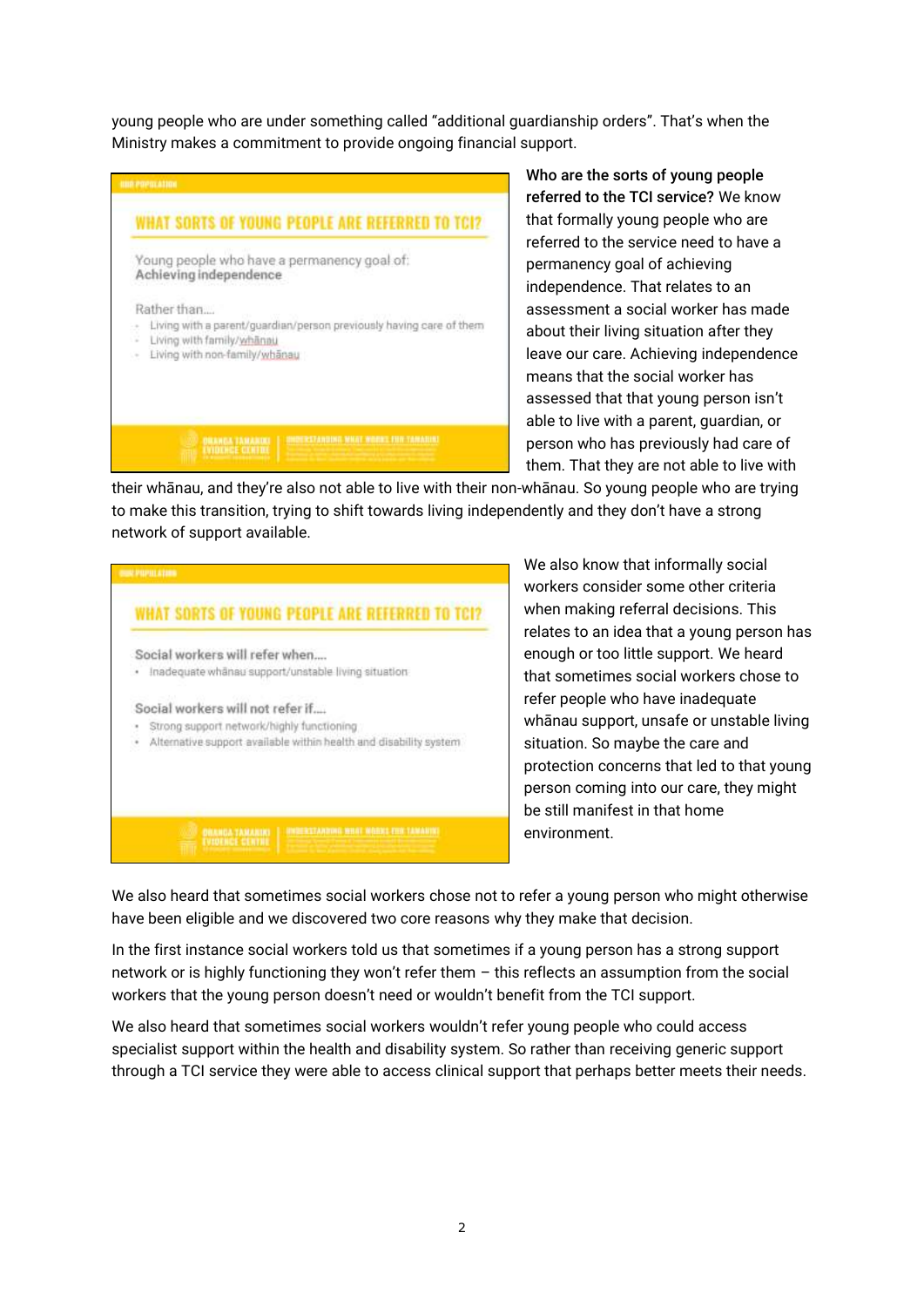

So why is transition support so important? We know that every year there are a number of young people in our care, and those aged 17 and 18 have to make that shift to living independently. Why do we need to make sure they're so supported throughout this period? We know that transition support is important because historically its provision was quite limited. I couldn't resist including these two examples of past NZ research looking at transition support. To me these really demonstrate how abrupt the cut off was. We've got

*"Happy birthday, goodbye",* and *"Sink or swim"*. These are quite a powerful demonstration of the fact that prior to your  $17<sup>th</sup>$  birthday you were in our care, and we were responsible for your day-to-day wellbeing. After that point there was a very real sense of quite an immediate discharge of caring responsibility.

So we also know that transition support is important because being a teenager is really hard. Moving to adulthood is hard for anyone, regardless of how much support they have, but it's especially hard for young people who've been in our care, who are recovering from trauma, who might need somewhere to live, who may not know how to cook, clean or pay rent. In some cases they might not even know how to read or write properly and these are young people who are trying to survive this time, trying to make this shift, and they're doing it all without a strong network of support.

We also know that transition support is important because young people who leave care often go on to experience poor long term outcomes in a variety of domains – that might be health, education, employment or offending.



So the EAP, the Expert Advisory Panel, report which was the genesis of Oranga Tamariki, highlighted a need for improved transition support.

Because of the sorts of reasons that we've just covered, transition support was identified as one of five major service areas within the new organsiation, alongside prevention, early intervention, care and youth justice. As part of the EAP report they did an exercise to try and understand the voices and experiences of young people who'd been in our care. As part

of that they talked to some young people who were making that transition to try and understand to them what would a good transition system look like. So we heard that young people need a system that sets them up with the knowledge, skills and tools to flourish as an independent young adult. They also need that system to continue to be there for them as they find their way. So these are a really powerful demonstration of why transition support is so important.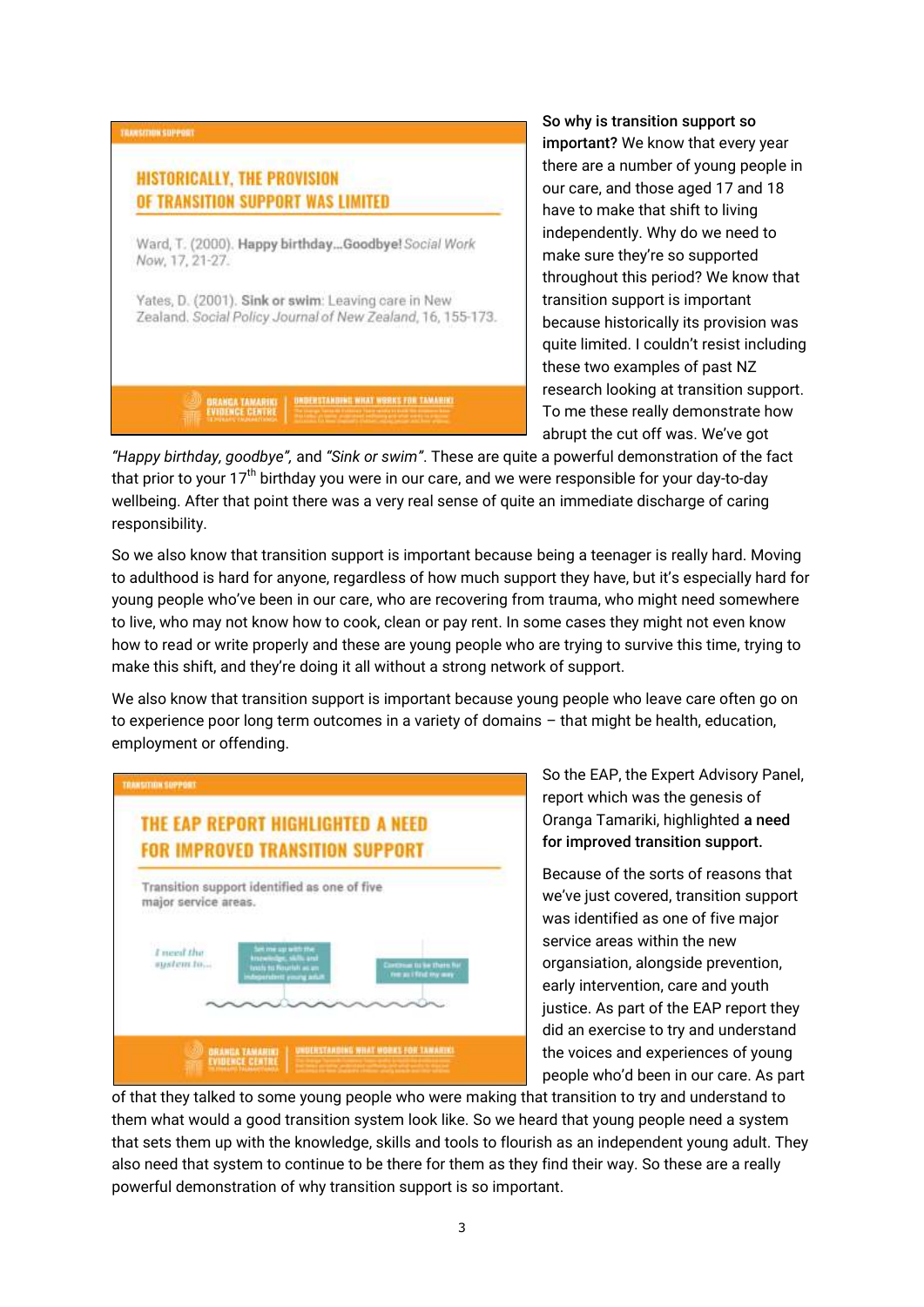So moving onto the evaluation driver and intent – what did we do and what were we hoping to achieve?



Overall, while the EAP report identified quite a limited provision of transition support, they did also identify these two existing TCI services as examples of good practice. The evaluation was a) an exercise in testing that claim, trying to understand the extent to which these services did actually demonstrate good practice, and b) also an exercise in simply trying to learn what we could from these existing services, trying to take as much insight from what's already been done and using all that

information to inform future service design.

So in terms of the specifics – what were the questions the evaluation was designed to answer?

- How the services were operating on the ground?
- What were key success factors and challenges?
- What were the experiences of young people, staff and social workers?



So what did we do? First off, we did two intervention logic models with both providers delivering the service. I won't cover them today but they are in the full report if anyone's interested.

We then used a qualitative methodology involving some semistructured interviews. We talked to 15 young people. Eleven of those were still in the service, four of them had already left the service. We talked to 10 TCI staff members from both organisations involved in delivering the service. We talked to

six social workers who had referred young people to the programme. And we talked to two key stakeholders from within Oranga Tamariki, one from the Auckland regional office and one from national office.

We took all that information and we used it to write a formative evaluation report looking at aggregate findings. What I mean by aggregate findings is that we heard a lot of consistency from both providers around what the service did and how people experienced it, so we didn't consider it necessary to report on the two separately.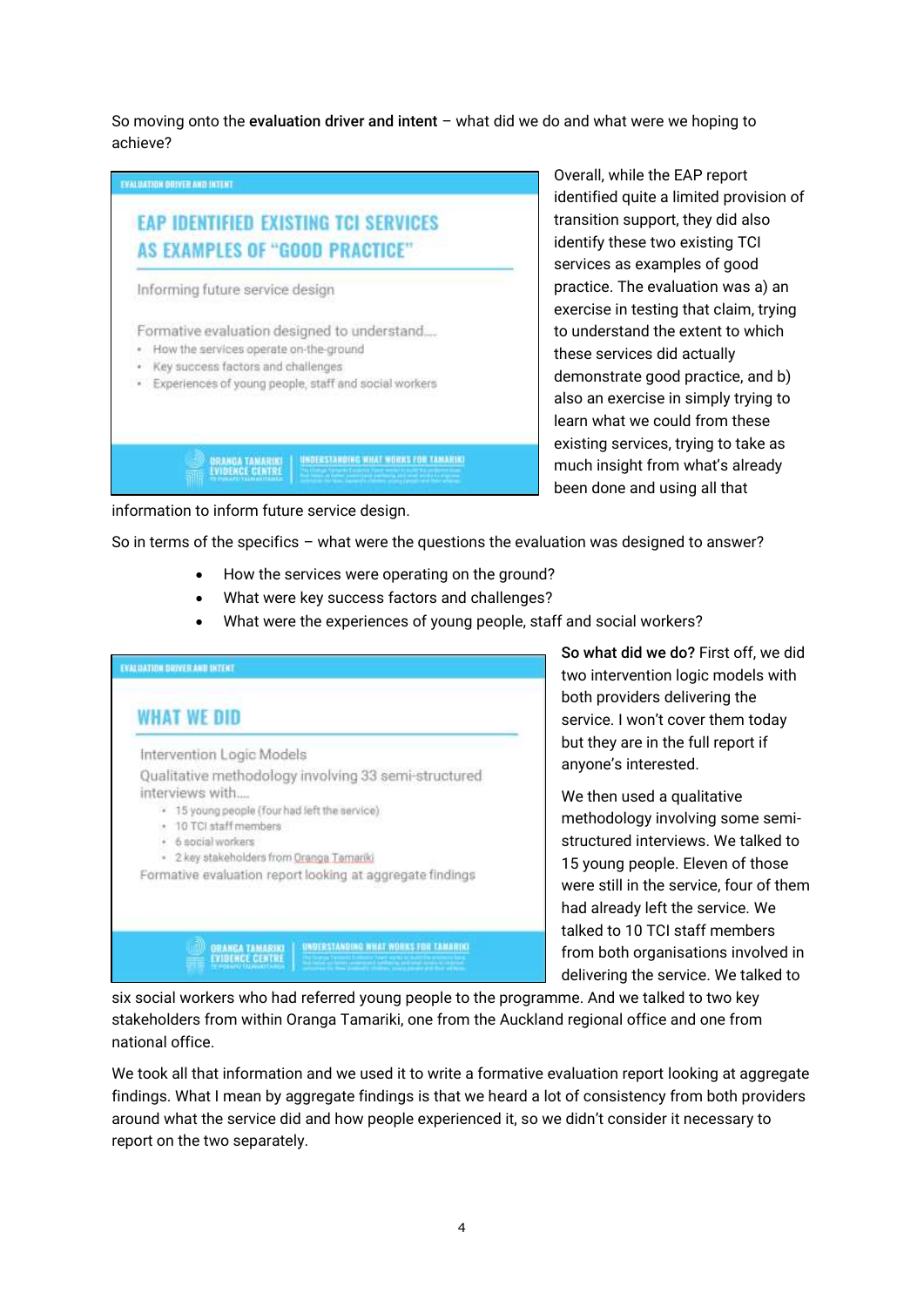Evaluation findings: Because we have quite limited time today I thought it would be useful to focus on what we heard from young people about the service. What was their experience? What did they like? What did they think might be able to change?



Overall we heard that young people were highly positive about the service. They told us that it was good, that they enjoyed it, that they wouldn't change anything and that it had a meaningful impact on their life. So these are some young comments from young people reflecting on their overall impression of TCI, and I think they're quite powerful.

So why did they like it so much? What was it about the service that meant they had such a positive impression? Essentially what this

boiled down to was relationships. At its heart the TCI service is about forming strong, positive and supportive relationship between a young person and the TCI worker that's assigned to them. And what we heard from young people was that it was this relationship-based support that was the most highly valued aspect of the programme. So young people told us that having a TCI worker was akin to having someone like a family member who was constantly available and who would do their best to help.



This young person told us "you know, it's kind of like texting your mum for a ride", because that's what they thought their TCI worker was to them. We also heard that young people perceived the support to be unconditional, responsive and caring. We also heard that young people characterised the support as quite different from what they might have received from their social worker.

This young person told us, "my case worker, my social worker, she takes care of me like she's

supposed to, like legally". But in contrast to that they saw their TCI worker as being less constrained by the need to operate within that statutory environment. So consequently they perceived the support to be more like that of a friend or of a family member.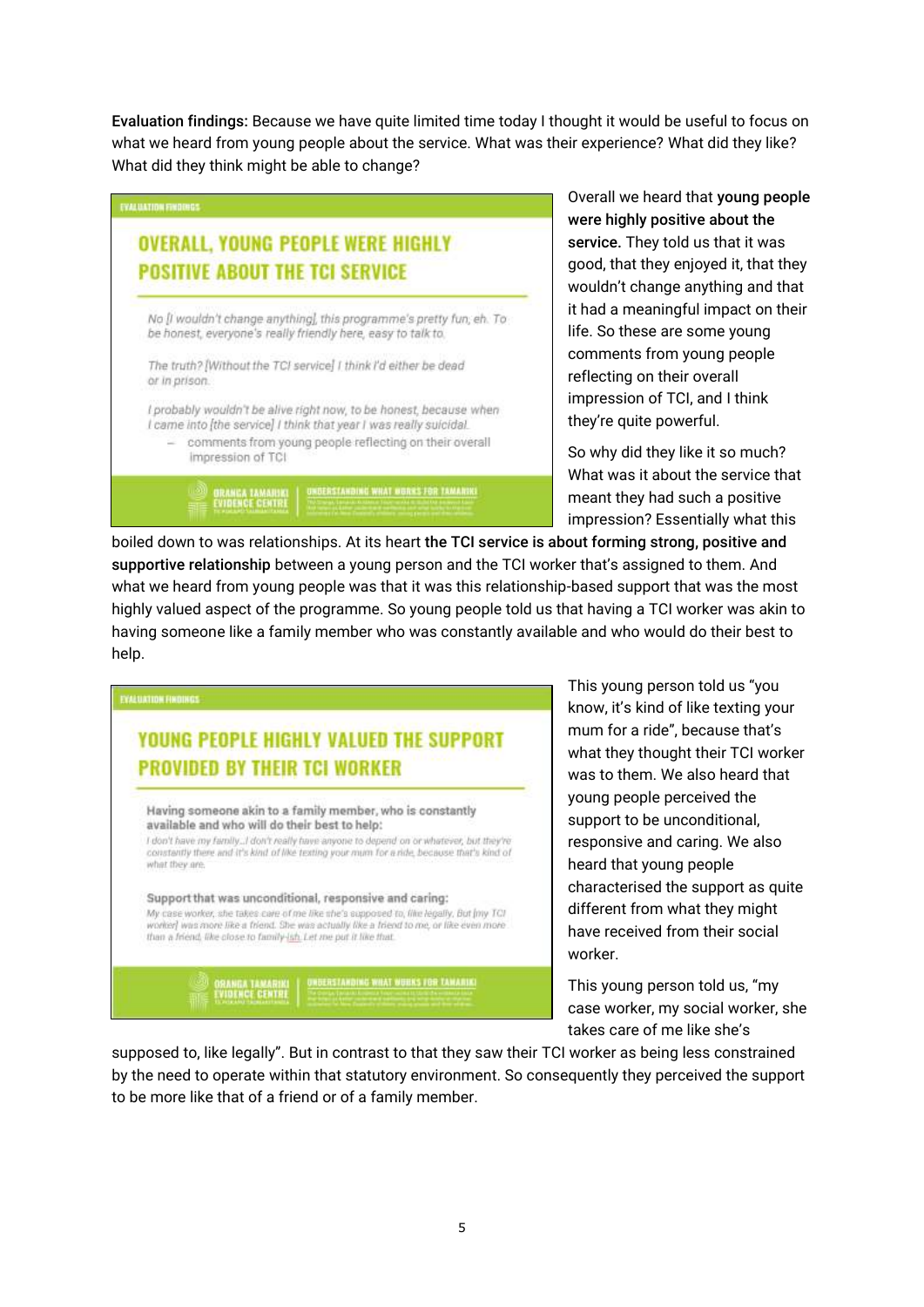

So if relationships are so important, if that's such a highly valued aspect of the service, what makes a good TCI worker? What are some characteristics of quality TCI workers? Young people told us it was important that their TCI worker was youth-led and this was in a really genuine rather than tokenistic sense. So we heard TCI workers needed to be receptive to the needs of young people, they needed to listen to them and let them have a say. In terms of some more specific characteristics

of quality TCI workers, some young people told us it was important they were non-judgemental, patient, honest, positive and chilled out. So this young person says, "you know, I need my TCI worker to be honest and a good fit", and this young person says, "rather than being uptight, I need my TCI worker to be quite relaxed and chilled out".



So beyond that relationshipbased support, what were some other things we heard from young people about what they valued about the service? We heard that young people valued support with practical goal setting and attainment and they particularly identified support getting their driver's licence as a key component of that. We heard from young people that these were core foundational skills that provided a basis for them to move towards being independent.

We also heard that young people really valued support in a crisis situation. The TCI service isn't designed to provide emergency support, but what we heard from the TCI workers was that when these instances happened, they felt they had no choice but to step up and provide that support. These were instances were young people might have nowhere to live or nothing to eat.

We also heard that young people really valued the long duration of the service. In some instances the service can go from 15 to 20 – that's quite a considerable amount of time. Young people told us this long duration provided a real sense of reassurance and consistence and that was really highly valued.

The TCI service is also voluntary and that means the young people have the ability to disengage and re-engage at any time, and young people told us they took up this opportunity on quite a regular basis.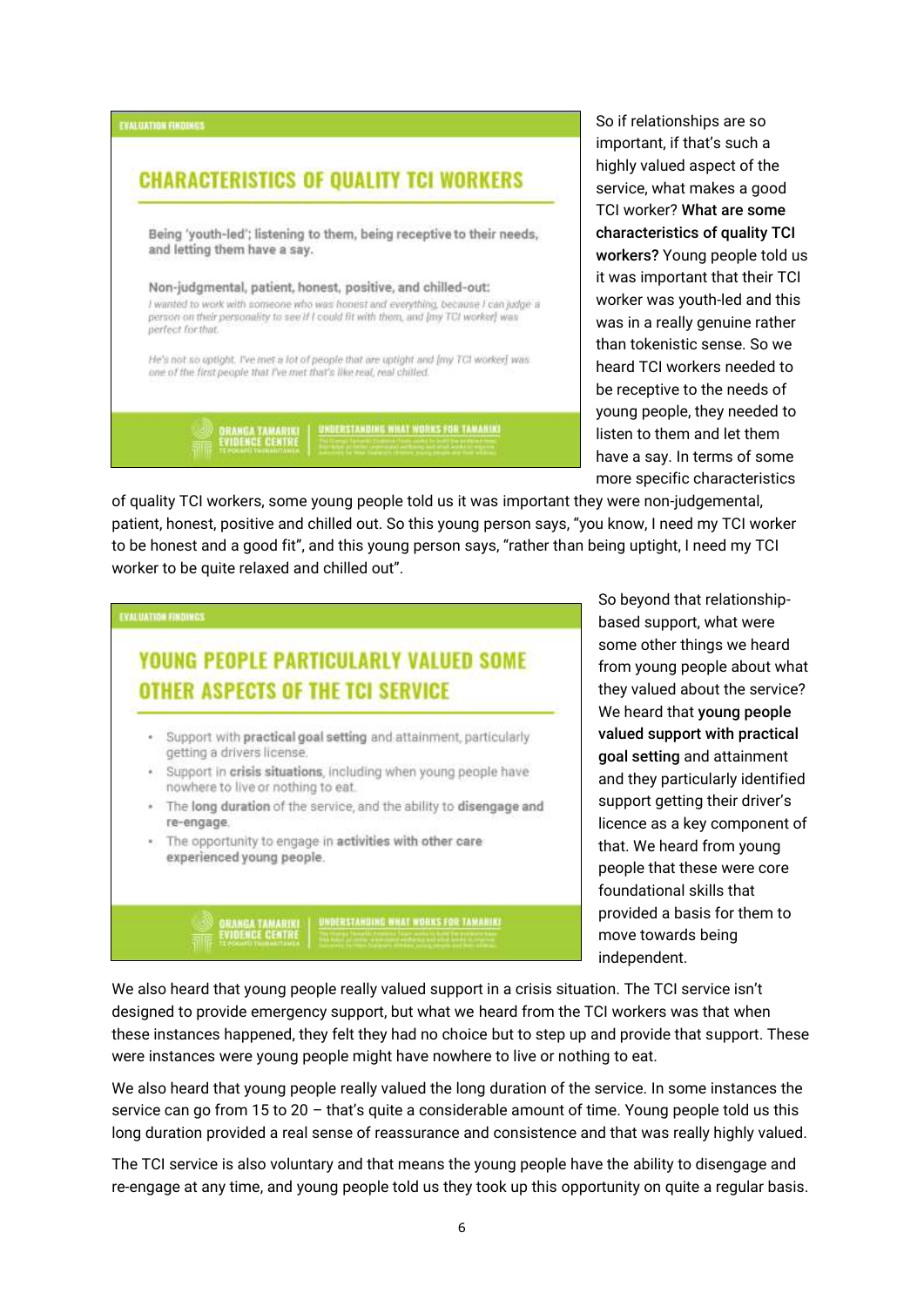And they saw this as something that simply reflected changes in their life circumstances. For example, if they moved out of the Auckland region. But again they acknowledged that knowing the TCI service was there to come back to was something that was reassuring for them.

So finally we heard from young people that they really valued the opportunity to engage in activities with other care-experienced young people. Young people told us meeting and hanging out with young people with similar life experiences was really therapeutic to them, but it also helped them meet new friends and build up new networks of support.



So while overall we heard that young people highly valued the service we also heard that there were some things that they thought could be improved and a couple of these referred particularly to the referral process. As part of the referral process the TCI worker undertakes a needs assessment, and young people told us that process could sometimes be a little bit challenging. A couple of people hold us that they perceived this to be an

interview that they had to "pass" in order to work with the service.

We also heard that sometime young people didn't really understand what the service was about at first and this had some implications for their willingness to engage. For example, this young person said, "it was a bit scary, I didn't really understand what I was going into". They told us their social worker could do a better job of explaining it to them.

So beyond the referral process, what were some other things we heard that could potentially change or improve in the service? The TCI service can't continue to support young people forever. At some point sources of support in the community need to step in and provide this. But what we heard from young people was that this wasn't necessarily happening to a large degree and they felt there could be a strengthened focus on building those supportive relationships.

Somewhat unsurprisingly, given that the service operates out of Auckland, we also heard that finding youth-focussed housing was really hard. So this isn't just access to housing full stop. This is making sure that when young people are in housing it's appropriate and it suits their needs.

So finally we heard that perhaps there was need for increased flexibility around the age of discharge from the service. As I said, the TCI service goes up to the age of 20, but when we talked to young people who had exited they told us that they didn't always feel ready to live entirely independently at that point and they did value the opportunity to access some ongoing support. Young people cited 24 or 25 as potentially a better age of exit.